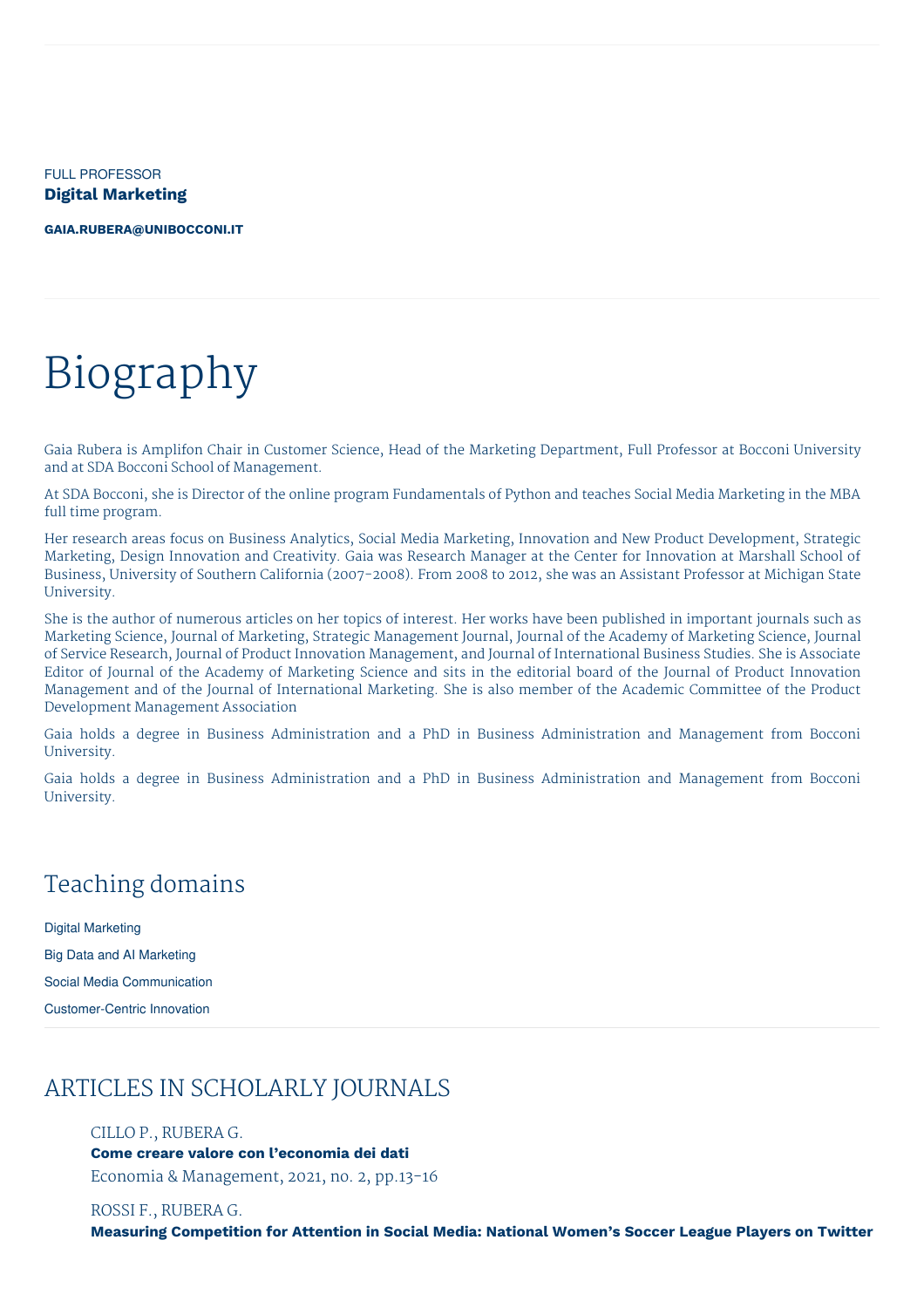Marketing Science, 2021, vol.40, no. 6, pp.1147-1168

## GIANNETTI V., RUBERA G.

**Innovation for and from emerging countries: a closer look at the antecedents of trickle-down and reverse innovation**

Journal of the Academy of Marketing Science, 2020, vol.48, no. 5, pp.987-1008

NAKATA C., RUBERA G., IM S., PAE J. H., LEE H. J., ONZO N., PARK H. **New Product Creativity Antecedents and Consequences: Evidence from South Korea, Japan, and China** Journal of Product Innovation Management, 2018, vol.35, no. 6, pp.939-959

# CILLO P., GRIFFITH D. A., RUBERA G.

**The New Product Portfolio Innovativeness–Stock Returns Relationship: The Role of Large Individual Investors' Culture**

Journal of Marketing, 2018, vol.82, no. 6, pp.49-70

# GRIFFITH D. A., YALCINKAYA G., RUBERA G., GIANNETTI V.

**Understanding the Importance of the Length of Global Product Rollout: An Examination in the Motion Picture Industry**

Journal of International Marketing, 2017, vol.25, no. 4, pp.50-69

RUBERA G., KIRCA A. H.

**You gotta serve somebody: the effects of firm innovation on customer satisfaction and firm value** Journal of the Academy of Marketing Science, 2017, vol.45, no. 5, pp.741-761

# RUBERA G., CHANDRASEKARAN D., ORDANINI A.

**Open innovation, product portfolio innovativeness and firm performance: the dual role of new product development capabilities**

Journal of the Academy of Marketing Science, 2016, vol.44, no. 2, pp.166-184

# RUBERA G., CHANDRASEKARAN D., ORDANINI A.

**Open innovation, product portfolio innovativeness and firm performance: the dual role of new product development capabilities**

Journal of the Academy of Marketing Science, 2016, vol.44, no. 2, pp.166-184

# PADULA G., RUBERA G. **Selfie, big data e customer intelligence**

Economia & Management, 2016, no. 1, pp.19-21

RUBERA G.

# **Design Innovativeness and Product Sales' Evolution** Marketing Science, 2015, vol.34, no. 1, pp.98-115

# GRIFFITH D. A., YALCINKAYA G., RUBERA G.

**Country-Level Performance of New Experience Products in a Global Rollout: The Moderating Effects of Economic Wealth and National Culture** Journal of International Marketing, 2014, vol.22, no. 4, pp.1-20

RUBERA G., TELLIS G. J.

**Spinoffs versus buyouts: Profitability of alternate routes for commercializing innovations** Strategic Management Journal, 2014, vol.35, no. 13, pp.2043-2052

ORDANINI A., PARASURAMAN A., RUBERA G. **When the Recipe Is More Important Than the Ingredients** Journal of Service Research, 2014, vol.17, no. 2, pp.134-149

# GRIFFITH D. A., RUBERA G.

**A Cross-Cultural Investigation of New Product Strategies for Technological and Design Innovations** Journal of International Marketing, 2014, vol.22, no. 1, pp.5-20

RUBERA G., DROGE C.

**Technology versus Design Innovation's Effects on Sales and Tobin's Q: The Moderating Role of Branding**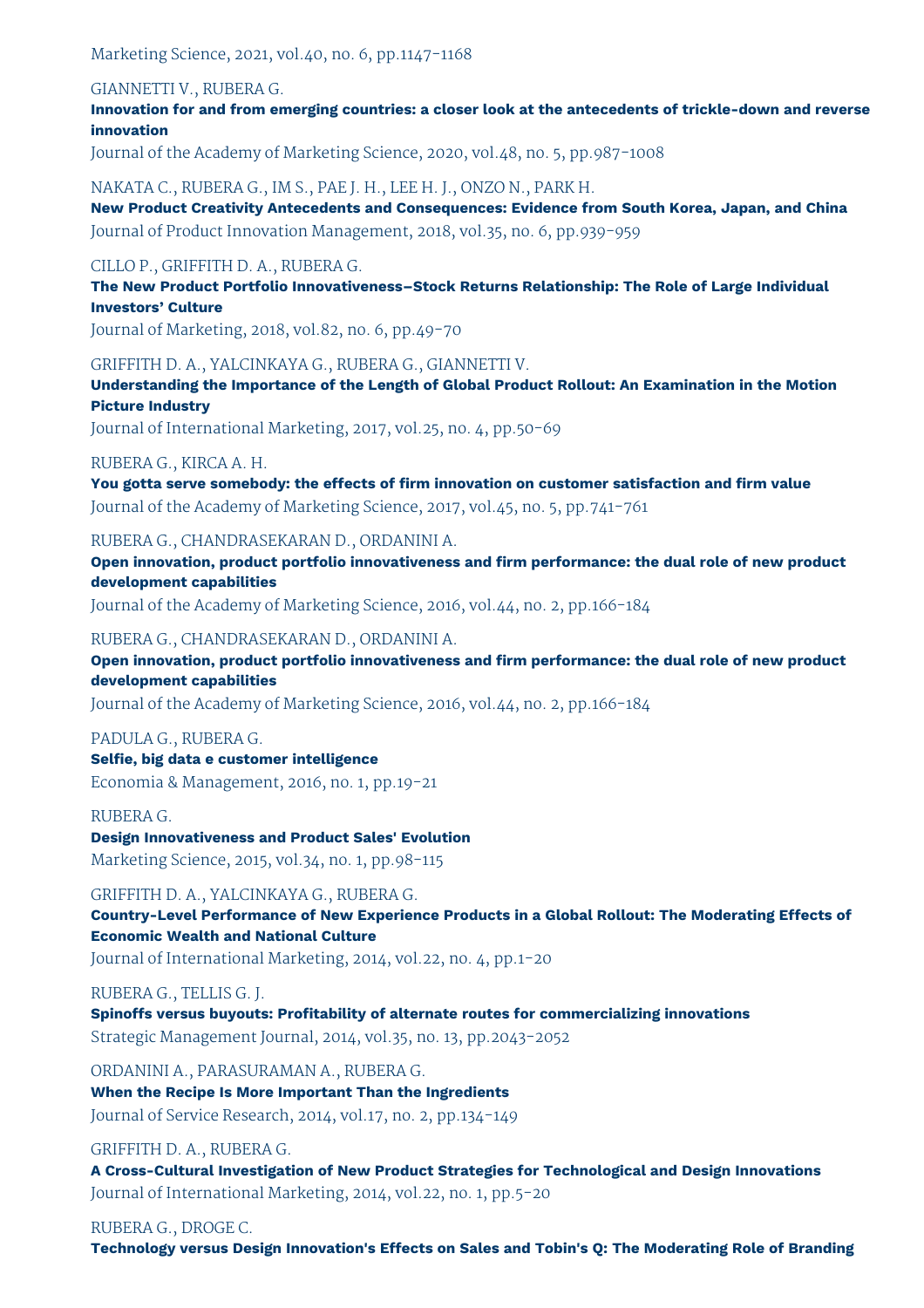#### **Strategy**

Journal of Product Innovation Management, 2013, vol.30, no. 3, pp.448-464

RUBERA G., GRIFFITH D. A., YALCINKAYA G.

**Technological and Design Innovation Effects in Regional New Product Rollouts: A European Illustration** Journal of Product Innovation Management, 2012, vol.29, no. 6, pp.1047-1060

RUBERA G., ORDANINI A., CALANTONE R.

**Whether to Integrate R&D and Marketing: The Effect of Firm Competence** Journal of Product Innovation Management, 2012, vol.29, no. 5, pp.766-783

## RUBERA G., KIRCA A. H.

**Firm Innovativeness and Its Performance Outcomes: A Meta-Analytic Review and Theoretical Integration** Journal of Marketing, 2012, vol.76, no. 3, pp.130-147

#### CALANTONE R., RUBERA G.

**When Should RD&E and Marketing Collaborate? The Moderating Role of Exploration-Exploitation and Environmental Uncertainty**

Journal of Product Innovation Management, 2012, vol.29, no. 1, pp.144-157

#### RUBERA G., ORDANINI A., GRIFFITH D. A.

**Incorporating cultural values for understanding the influence of perceived product creativity on intention to buy: An examination in Italy and the US**

Journal of International Business Studies, 2011, vol.42, no. 4, pp.459-476

## EISINGERICH A. B., RUBERA G., SEIFERT M., BHARDWAJ G.

**Doing Good and Doing Better despite Negative Information?: The Role of Corporate Social Responsibility in Consumer Resistance to Negative Information**

Journal of Service Research, 2011, vol.14, no. 1, pp.60-75

#### EISINGERICH A. B., RUBERA G.

**Drivers of Brand Commitment: A Cross-National Investigation** Journal of International Marketing, 2010, vol.18, no. 2, pp.64-79

#### RUBERA G., ORDANINI A., MAZURSKY D.

**Toward a contingency view of new product creativity: Assessing the interactive effects of consumers** Marketing Letters, 2010, vol.21, no. 2, pp.191-206

#### ORDANINI A., RUBERA G.

**How does the application of an IT service innovation affect firm performance? A theoretical framework and empirical analysis on e-commerce**

Information & Management, 2010, vol.47, no. 1, pp.60-67

#### EISINGERICH A. B., RUBERA G., SEIFERT M.

**Managing Service Innovation and Interorganizational Relationships for Firm Performance** Journal of Service Research, 2009, vol.11, no. 4, pp.344-356

#### ORDANINI A., RUBERA G., DEFILLIPPI R.

**The many moods of inter-organizational imitation: A critical review** International Journal of Management Reviews, 2008, vol.10, no. 4, pp.375-398

ORDANINI A., RUBERA G., SALA M.

**Integrating Functional Knowledge and Embedding Learning in New Product Launches** Long Range Planning, 2008, vol.41, no. 1, pp.17-32

## RUBERA G., ORDANINI A., DEFILLIPPI R.

**La propensione al comportamento imitativo delle imprese: una revisione critica** Economia & Management, 2008, no. 4, pp.123-149

## ORDANINI A., RUBERA G.

**Strategic capabilities and internet resources in procurement**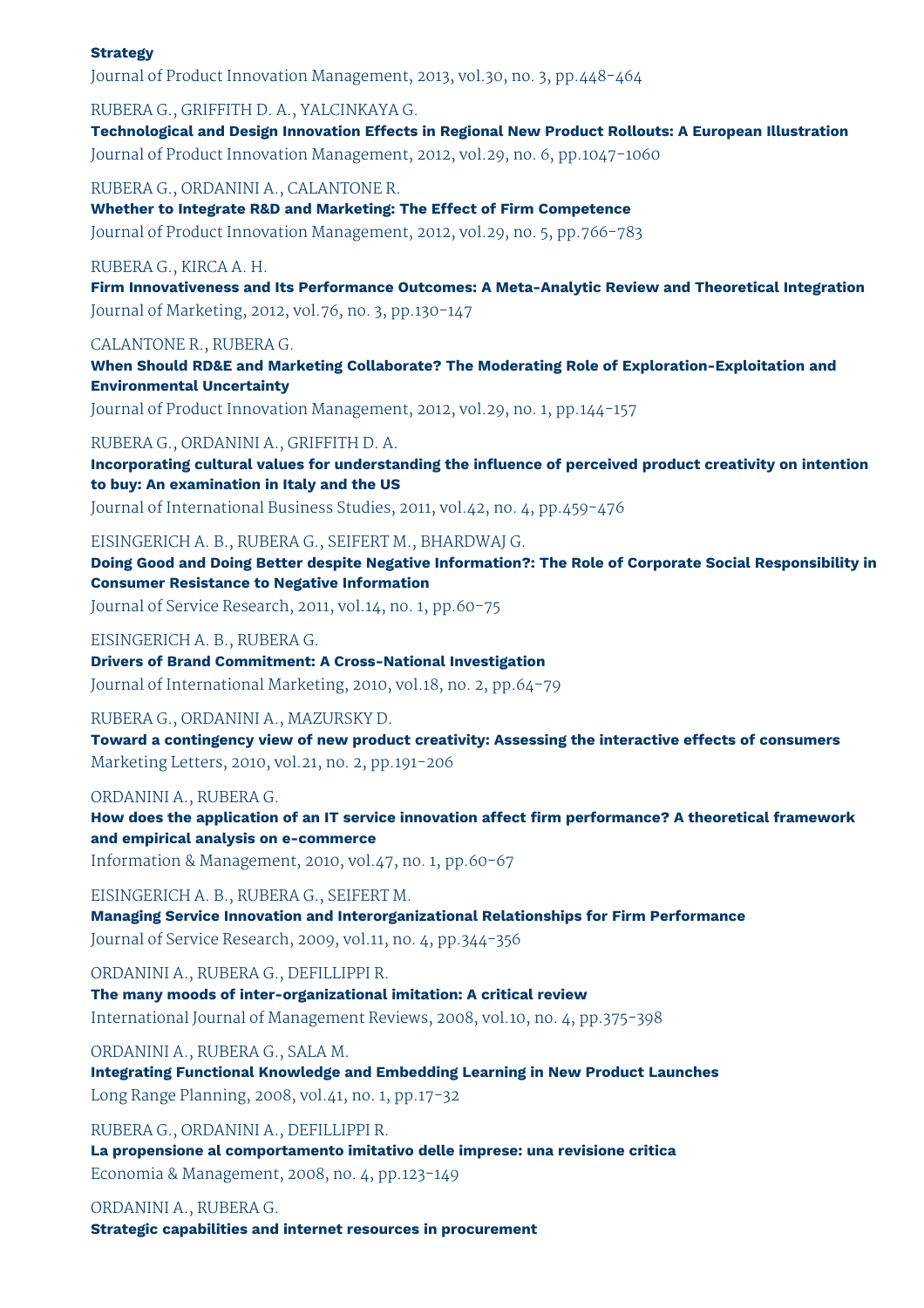International Journal of Operations & Production Management, 2008, vol.28, no. 1, pp.27-52

## ORDANINI A., RUBERA G.

**Do resources mediate the relationships between the internet and performance in the marketing domain? Testing the role of customer orientation and brand equity**

International Journal of Internet Marketing and Advertising, 2007, vol.4, no. 1, pp.4-25

#### ORDANINI A., RUBERA G.

**The Release of "Greatest Hits" in the Italian Recording Industry: An Empirical Analysis of Strategies and Timing**

International Journal of Arts Management, 2004, vol.6, no. 3, pp.24-36

# CONTRIBUTION TO CHAPTERS, BOOKS OR RESEARCH MONOGRAPHS

CILLO P., RUBERA G. **L'innovazione come leva strategica per attrarre e trattenere gli investitori** in *Marketing, una disciplina fantastica: omaggio a Enrico Valdani* Busacca Bruno, Costabile Michele (Eds),Egea, pp.213-248, 2018

# PROCEEDINGS/PRESENTATIONS

#### GIANNETTI V., RUBERA G.

**Product's Characteristics as Drivers of Trickle-Down and Reverse Innovation: Evidence from the Food Industry**

*Product Innovation Management Annual Global Conference - October, 2016, Atlanta, GA, United States of America*

#### RUBERA G., KIRCA A. H.

Is Beauty in the Eye of the Beholder? The Effect of Firm Innovation on Consumer and Investor Responses *AMA Winter Conference - February 15-17, 2013, Las Vegas, NV, United States of America*

#### RUBERA G., CHANDRASEKARAN D., ORDANINI A.

**Open Innovation Practices and Innovation Outcomes: The Moderating Role of New Product Capabilities** *Product Innovation Management Annual Global Conference - October, 2012, Orlando, FL, United States of America*

#### KIRCA A. H., RUBERA G.

**The Moderating Effects of National Innovation Systems on the Firm Innovativeness-Performance Relationship**

*AMA Winter Conference - February 17-19, 2012, St. Petersburg, FL, United States of America*

#### ORDANINI A., RUBERA G., PARASURAMAN A.

**The Effects of Creativity on Intention-To-Buy a New Service: A Configurational Analysis** *INFORMS Annual Meeting, November 13-16, 2011, Charlotte, NC, United States of America*

RUBERA G., CHANDRASEKARAN D., ORDANINI A.

**Open Innovation Practices and Market Outcomes: The Moderating Role of Product Capabilities** *33rd INFORMS Marketing Science Conference - June 9-11, 2011, Houston, TX, United States of America*

#### KIRCA A. H., RUBERA G.

**The Role of National Innovations Systems in the Firm Innovativeness-Performance Relationship** *AIB Annual Meeting - June 24-28, 2011, Nagoya, Japan*

RUBERA G., ORDANINI A., CHANDRASEKARAN D.

**Open Innovation Practices and Market Outcomes: The Moderating Role of Product Capabilities**